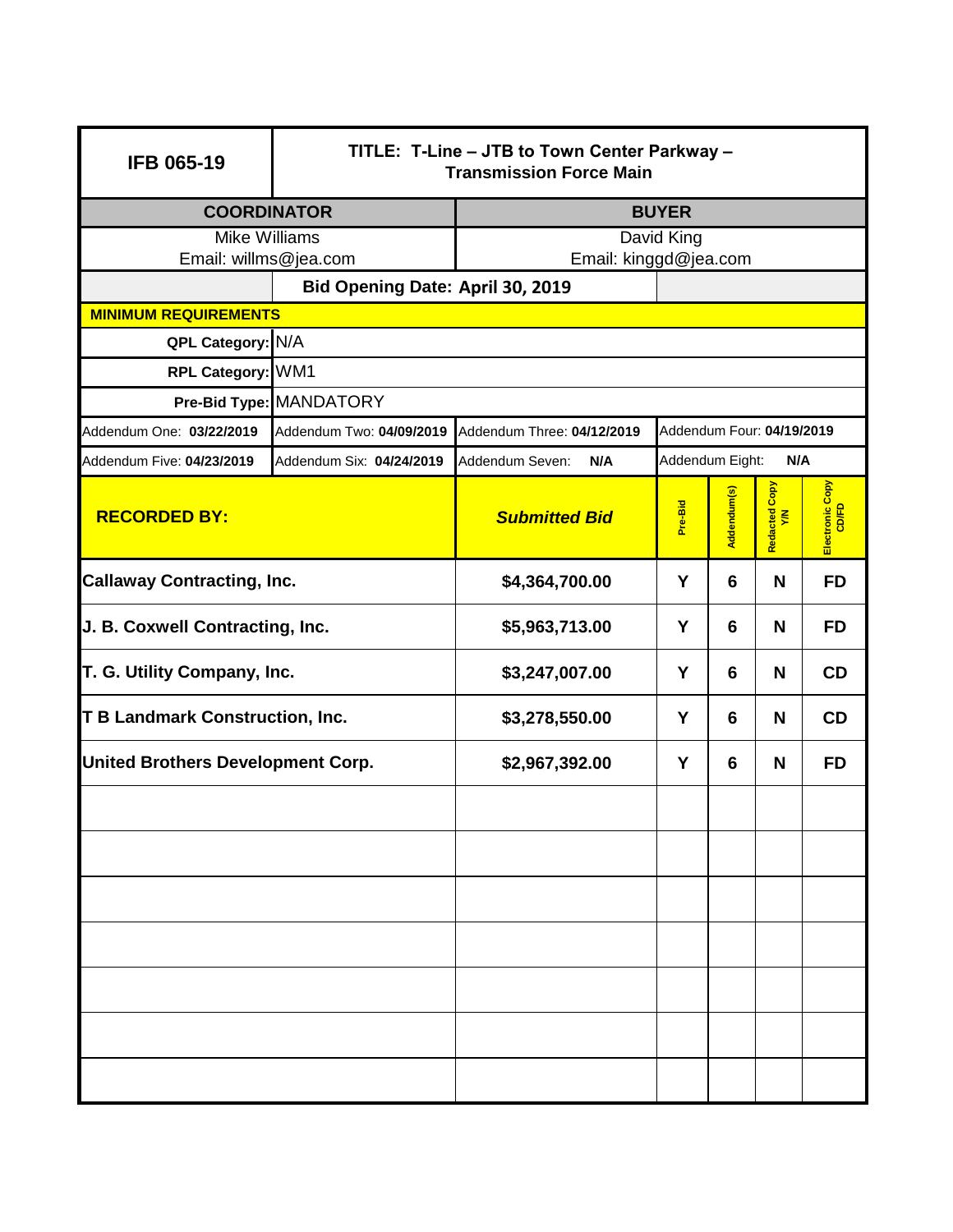| <b>IFB 067-19</b>                                | TITLE: Construction Services for the Gate Parkway -<br><b>Glen Kernan to T-Line Transmission</b><br><b>New Reclaimed Water Main</b> |                                  |                           |             |                     |                 |  |
|--------------------------------------------------|-------------------------------------------------------------------------------------------------------------------------------------|----------------------------------|---------------------------|-------------|---------------------|-----------------|--|
| <b>COORDINATOR</b>                               |                                                                                                                                     | <b>BUYER</b>                     |                           |             |                     |                 |  |
| <b>Thomas Hamilton</b>                           |                                                                                                                                     |                                  | David King                |             |                     |                 |  |
| Email: hamitr@jea.com                            |                                                                                                                                     |                                  | Email: kinggd@jea.com     |             |                     |                 |  |
|                                                  |                                                                                                                                     | Bid Opening Date: April 30, 2019 |                           |             |                     |                 |  |
| <b>MINIMUM REQUIREMENTS</b><br>QPL Category: N/A |                                                                                                                                     |                                  |                           |             |                     |                 |  |
| RPL Category: WP2                                |                                                                                                                                     |                                  |                           |             |                     |                 |  |
| Pre-Bid Type: OPTIONAL                           |                                                                                                                                     |                                  |                           |             |                     |                 |  |
| Addendum One: 03/21/2019                         | Addendum Two: 03/27/2019                                                                                                            | Addendum Three: 04/08/2019       | Addendum Four: 04/17/2019 |             |                     |                 |  |
| <b>RECORDED BY:</b><br><b>Submitted Bid</b>      |                                                                                                                                     |                                  | Pre-Bid                   | Addendum(s) | Redacted Copy<br>YM | Electronic Copy |  |
| <b>Callaway Contracting, Inc.</b>                |                                                                                                                                     | \$6,557,000.00                   | Y                         | 5           | N                   | <b>FD</b>       |  |
| J. B. Coxwell Contracting, Inc.                  |                                                                                                                                     | \$6,270,812.00                   | Y                         | 5           | N                   | <b>FD</b>       |  |
| T. G. Utility Company, Inc.                      |                                                                                                                                     | \$5,278,700.00                   | Y                         | 5           | N                   | CD              |  |
|                                                  |                                                                                                                                     |                                  |                           |             |                     |                 |  |
|                                                  |                                                                                                                                     |                                  |                           |             |                     |                 |  |
|                                                  |                                                                                                                                     |                                  |                           |             |                     |                 |  |
|                                                  |                                                                                                                                     |                                  |                           |             |                     |                 |  |
|                                                  |                                                                                                                                     |                                  |                           |             |                     |                 |  |
|                                                  |                                                                                                                                     |                                  |                           |             |                     |                 |  |
|                                                  |                                                                                                                                     |                                  |                           |             |                     |                 |  |
|                                                  |                                                                                                                                     |                                  |                           |             |                     |                 |  |
|                                                  |                                                                                                                                     |                                  |                           |             |                     |                 |  |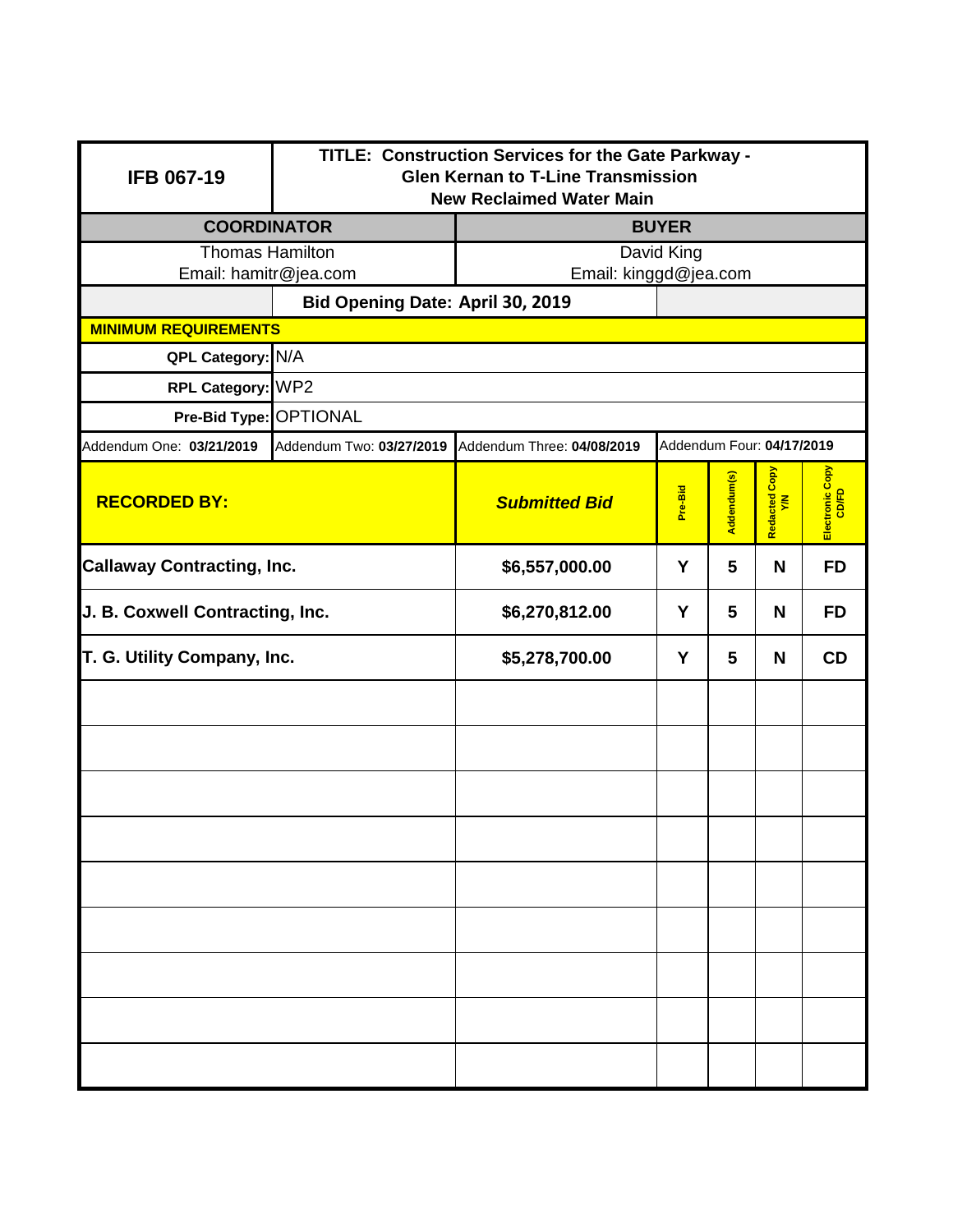| <b>TABULATION FORM</b>                                       |                                    |                                                                       |                     |                           |  |
|--------------------------------------------------------------|------------------------------------|-----------------------------------------------------------------------|---------------------|---------------------------|--|
| Type and Number: ITN 075-19                                  |                                    | TITLE: Electronic Plan Submittal/Review and File Digitization Project |                     |                           |  |
| Opening Date: 04/30/19                                       | RBL/QPL Cat: N/A                   | ADV: 03/13/19                                                         | JSEB: Optional      | SAFETY: No                |  |
| Pre-Meeting Date: 03/21/19                                   | Pre-Meeting Mandatory or Optional: | Category Manager: Nathan Woyak                                        |                     |                           |  |
| Pre-Meeting Time: 11:00AM                                    | Optional                           | <b>Buyer: Nick Dambrose</b>                                           |                     |                           |  |
| Location: JEA CUSTOMER CENTER, PROCUREMENT BID OFFICE, 21 W. |                                    |                                                                       |                     |                           |  |
| CHURCH STREET, 1st FLOOR, ROOM 002                           |                                    |                                                                       |                     |                           |  |
| JACKSONVILLE, FL 32202                                       |                                    | Coordinator: Deanna Davis                                             |                     |                           |  |
| Teleconference: DIAL IN: 1.888.714.6484PASSCODE: 817050      |                                    | NTP:                                                                  | <b>Award Date:</b>  |                           |  |
| Adden 1: 04/01/19                                            | Adden 2: 04/05/19                  | Adden 3: 04/15/19                                                     | Adden 4: 04/23/19   | Adden 5:                  |  |
| Adden 6:                                                     | Adden 7:                           | Adden 8:                                                              | Adden 9:            | Adden 10:                 |  |
|                                                              |                                    | <b>PRE-MEETING</b>                                                    | <b>ADDENDUM</b>     |                           |  |
| <b>COMPANY NAME</b>                                          | <b>SUBMITTED BID</b>               | <b>ATTENDANCE</b>                                                     | <b>ACKNOWLEDGED</b> | <b>ELECTRONIC VERSION</b> |  |
|                                                              |                                    |                                                                       |                     |                           |  |
| ePlan Inc., dba e-PlanSoft                                   | <b>Received</b>                    | Y                                                                     | N/A                 | <b>FD</b>                 |  |
|                                                              |                                    |                                                                       |                     |                           |  |
| <b>SAGES NETWORKS, INC.</b>                                  | <b>Received</b>                    | Υ                                                                     | 4                   | CD                        |  |
|                                                              |                                    |                                                                       |                     |                           |  |
|                                                              |                                    |                                                                       |                     |                           |  |
|                                                              |                                    |                                                                       |                     |                           |  |
|                                                              |                                    |                                                                       |                     |                           |  |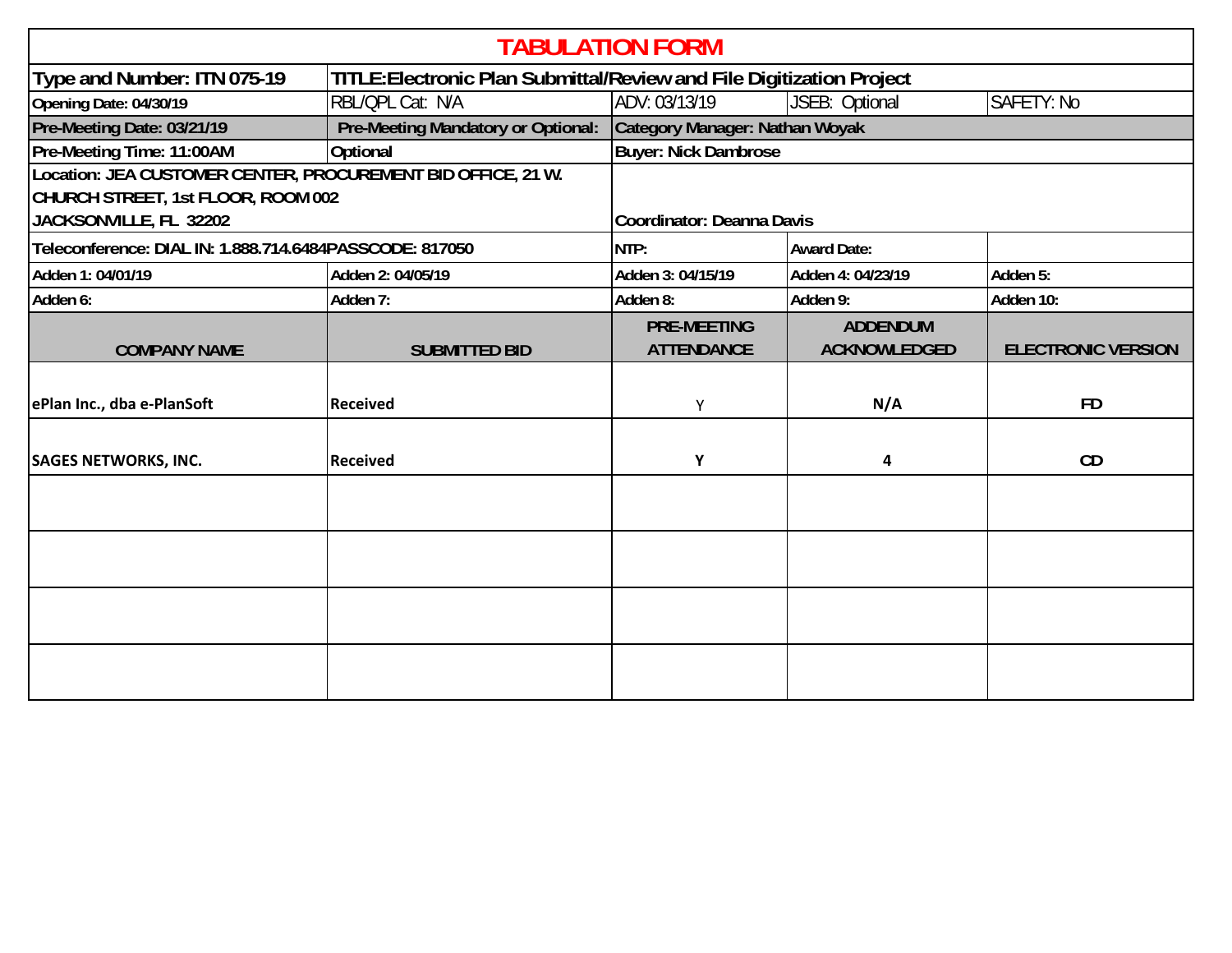| <b>TABULATION FORM</b>                                                                              |                                                          |                                                   |                                        |                           |  |
|-----------------------------------------------------------------------------------------------------|----------------------------------------------------------|---------------------------------------------------|----------------------------------------|---------------------------|--|
| Type and Number: ITN 078-19                                                                         | <b>TITLE: JEA Overhead Crane &amp; Hoist Maintenance</b> |                                                   |                                        |                           |  |
| Opening Date: 4/30/19                                                                               | RBL/QPL Cat: N/A                                         | ADV: 3/22/19                                      | JSEB: Optional                         | SAFETY: Yes               |  |
| Pre-Meeting Date: 3/28/19                                                                           | Pre-Meeting Mandatory or Optional:                       | Category Manager: Lisa Pleasants - pleall@jea.com |                                        |                           |  |
| Pre-Meeting Time: 9:00 a.m.                                                                         | <b>OPTIONAL</b>                                          | Buyer: Rodney Lovgren - lovgrd@jea.com            |                                        |                           |  |
| Location: JEA Customer Center, 1st Floor, Room 002, 21 W. Church Street.,<br>Jacksonville, FL 32202 | Coordinator: Larry Guevarra - guevl@jea.com              |                                                   |                                        |                           |  |
| Teleconference: 1-888-714-6484 / Passcode: 817050                                                   |                                                          | NTP:                                              | <b>Award Date:</b>                     |                           |  |
| Adden 1: 4/1/19                                                                                     | Adden 2: 4/23/19                                         | Adden 3:                                          | Adden 4:                               | Adden 5:                  |  |
| Adden 6:                                                                                            | Adden 7:                                                 | Adden 8:                                          | Adden 9:                               | Adden 10:                 |  |
| <b>COMPANY NAME</b>                                                                                 | <b>SUBMITTED BID</b>                                     | <b>PRE-MEETING</b><br><b>ATTENDANCE</b>           | <b>ADDENDUM</b><br><b>ACKNOWLEDGED</b> | <b>ELECTRONIC VERSION</b> |  |
| KoneCranes, Inc.                                                                                    | Received                                                 | <b>No</b>                                         | $\mathbf{z}$                           | <b>FD</b>                 |  |
| <b>Deshazo Crane</b>                                                                                | <b>Received</b>                                          | Yes                                               | $\mathbf{2}$                           | <b>FD</b>                 |  |
| <b>Hoist &amp; Crane Service Group</b>                                                              | <b>Received</b>                                          | Yes                                               | 1                                      | FD                        |  |
| <b>Consolidated Rigging &amp; Marine Supply,</b><br>INC.                                            | Received                                                 | <b>No</b>                                         | $\overline{\mathbf{2}}$                | FD                        |  |
|                                                                                                     |                                                          |                                                   |                                        |                           |  |
|                                                                                                     |                                                          |                                                   |                                        |                           |  |
|                                                                                                     |                                                          |                                                   |                                        |                           |  |
|                                                                                                     |                                                          |                                                   |                                        |                           |  |